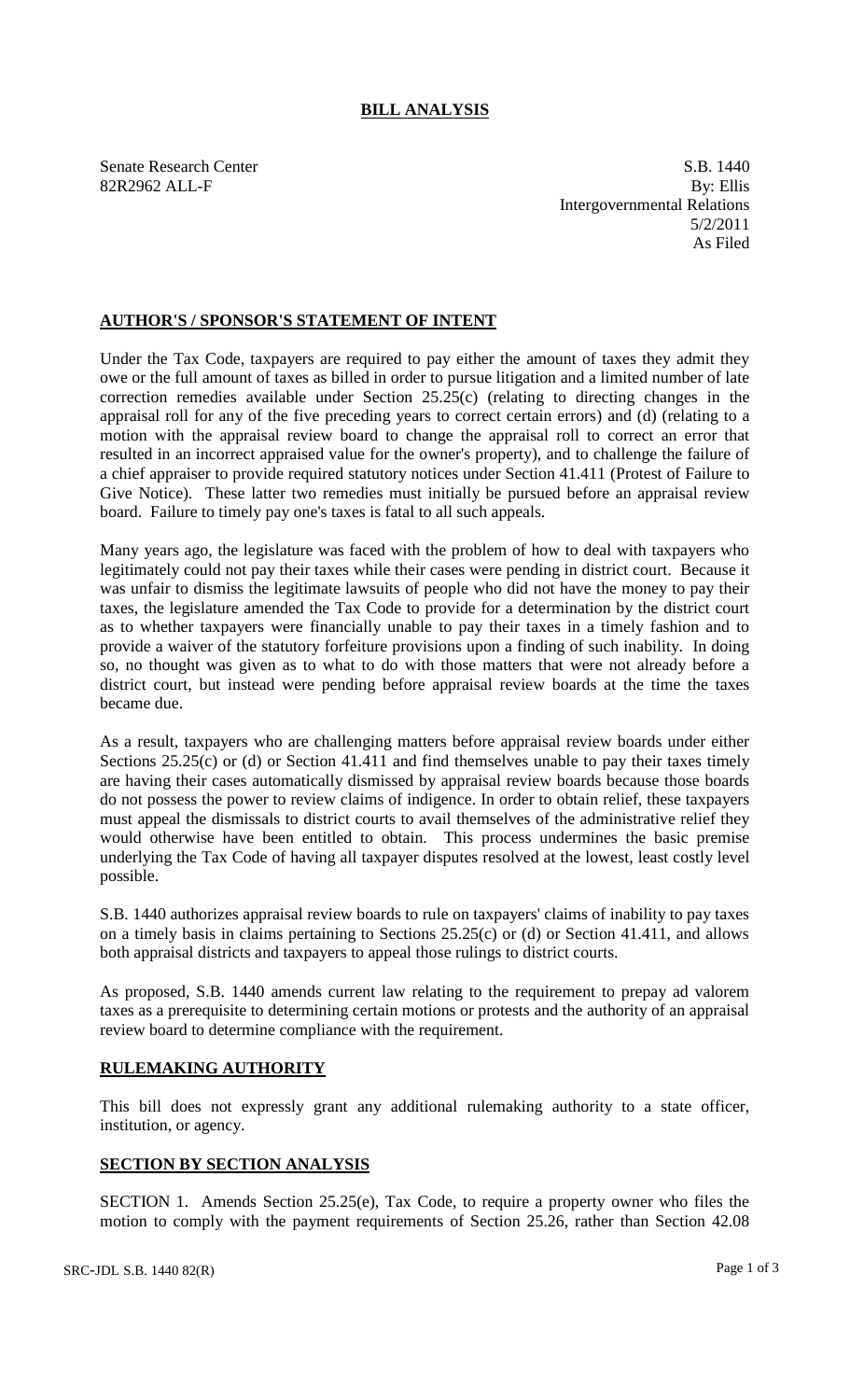(Forfeiture of Remedy for Nonpayment of Taxes), or forfeit the right to a final determination of the motion.

SECTION 2. Amends Chapter 25, Tax Code, by adding Section 25.26, as follows:

Sec. 25.26. FORFEITURE OF REMEDY FOR NONPAYMENT OF TAXES. (a) Provides that the pendency of a motion filed under Section 25.25 (Correction of Appraisal Roll) does not affect the delinquency date for the taxes on the property that is the subject of the motion. Provides, however, that that delinquency date applies only to the amount of taxes required to be paid under Subsection (b). Provides that, if the property owner complies with Subsection (b), the delinquency date for any additional amount of taxes due on the property is determined in the manner provided by Section 42.42(c) (requiring the assessor for each affected taxing unit to prepare and mail a supplemental tax bill in a certain form and manner) for the determination of the delinquency date for additional taxes finally determined to be due in an appeal under Chapter 42 (Judicial Review), and that additional amount is not delinquent before that date.

(b) Requires a property owner who files a motion under Section 25.25, except as provided by Subsection (d), to pay the amount of taxes due on the portion of the taxable value of the property that is the subject of the motion that is not in dispute before the delinquency date or the property owner forfeits the right to proceed to a final determination of the motion.

(c) Provides that a property owner who pays an amount of taxes greater than that required by Subsection (b) does not forfeit the property owner's right to a final determination of the motion by making the payment. Provides that, if the property owner files a timely motion under Section 25.25, taxes paid on the property are considered paid under protest, even if paid before the motion is filed.

(d) Authorizes a property owner, after filing an oath of inability to pay the taxes at issue, to be excused from the requirement of prepayment of tax as a prerequisite to the determination of a motion if the appraisal review board (board), after notice and hearing, finds that such prepayment would constitute an unreasonable restraint on the property owner's right of access to the board. Provides that the board, on the motion of a party, is required to determine compliance with this section in the same manner and by the same procedure as provided by Section 41.4115(d) and is authorized to set such terms and conditions on any grant of relief as may be reasonably required by the circumstances.

SECTION 3. Amends Section 41.411(c), Tax Code, as follows:

(c) Requires a property owner who protests as provided by this section to comply with the payment requirements of Section 41.4115, rather than Section 42.08, or the property owner forfeits the property owner's right to a final determination of the protest. Deletes existing text providing that the delinquency date for purposes of Section 42.08(b) (relating to forfeiting the right to proceed to a final determination of the appeal) for the taxes on the property subject to a protest under this section is postponed to the 125th day after the date that one or more taxing units first delivered written notice of the taxes due on the property, as determined by the board at a hearing under Section 41.44(c-3) (entitling a certain property owner to a hearing solely on the issue of whether one or more taxing units timely delivered a tax bill).

SECTION 4. Amends Subchapter C, Chapter 41, Tax Code, by adding Section 41.4115, as follows:

Sec. 41.4115. FORFEITURE OF REMEDY FOR NONPAYMENT OF TAXES. (a) Provides that the pendency of a protest under Section 41.411 (Protest of Failure to Give Notice) does not affect the delinquency date for the taxes on the property subject to the protest. Provides that, however, that delinquency date applies only to the amount of taxes